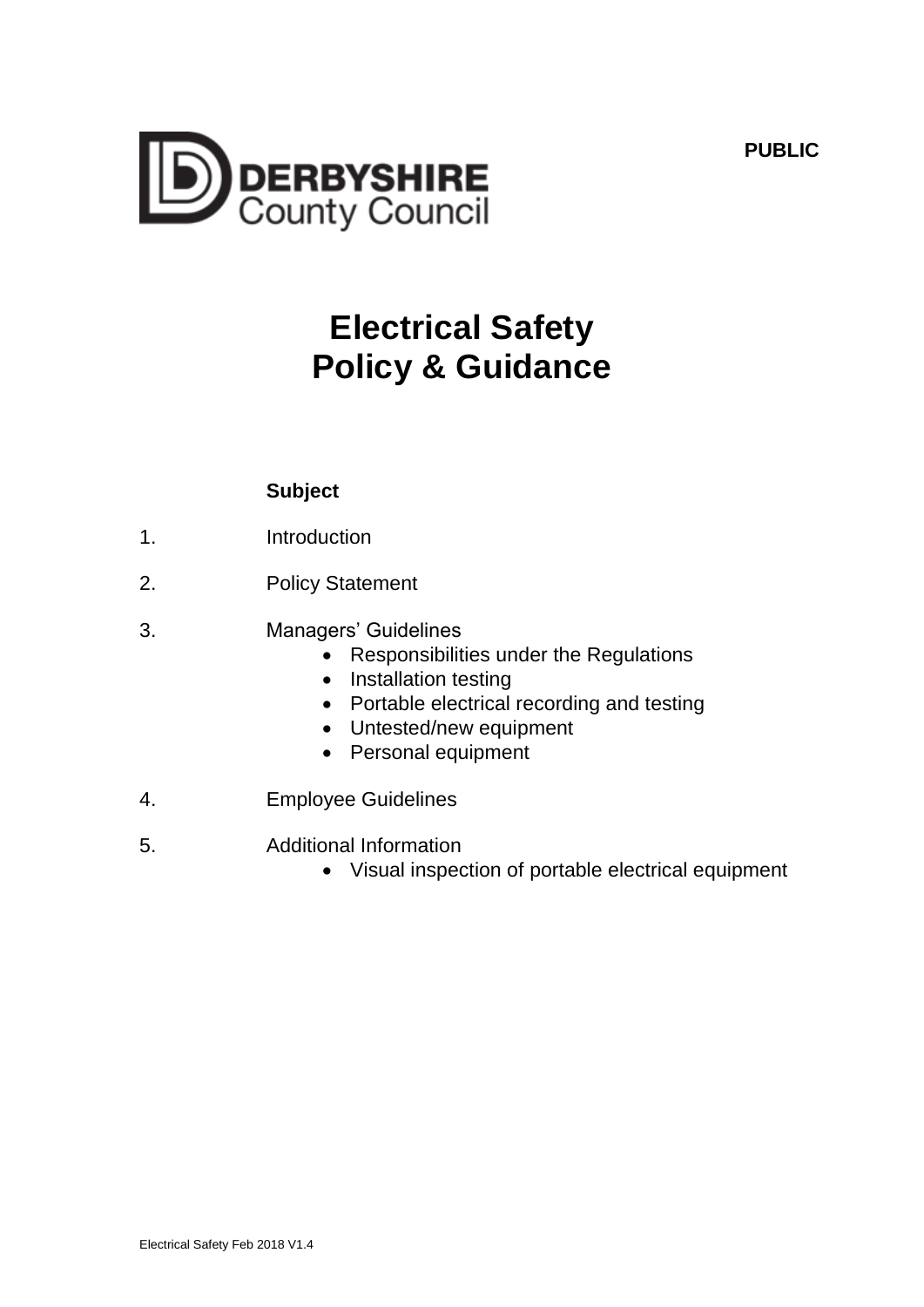| <b>Version History</b> |                   |                                    |                         |
|------------------------|-------------------|------------------------------------|-------------------------|
| <b>Version</b>         | <b>Date</b>       | <b>Detail</b>                      | <b>Author</b>           |
| 1.0                    |                   | <b>Original Document</b>           | John Davis              |
| 1.1                    | September<br>2011 | Biennial review - minor amendments | John Davis              |
| 1.2                    | September<br>2013 | Biennial review - minor amendments | <b>John Davis</b>       |
| 1.3                    | Sept 15           | <b>Biennial review</b>             | <b>John Davis</b>       |
| 1.4                    | February<br>2018  | <b>Biennial review</b>             | <b>Jackie Griffiths</b> |

# **Links and Dependencies**

Electricity at Work Regulations

HSE PAT Testing guidance in low risk environments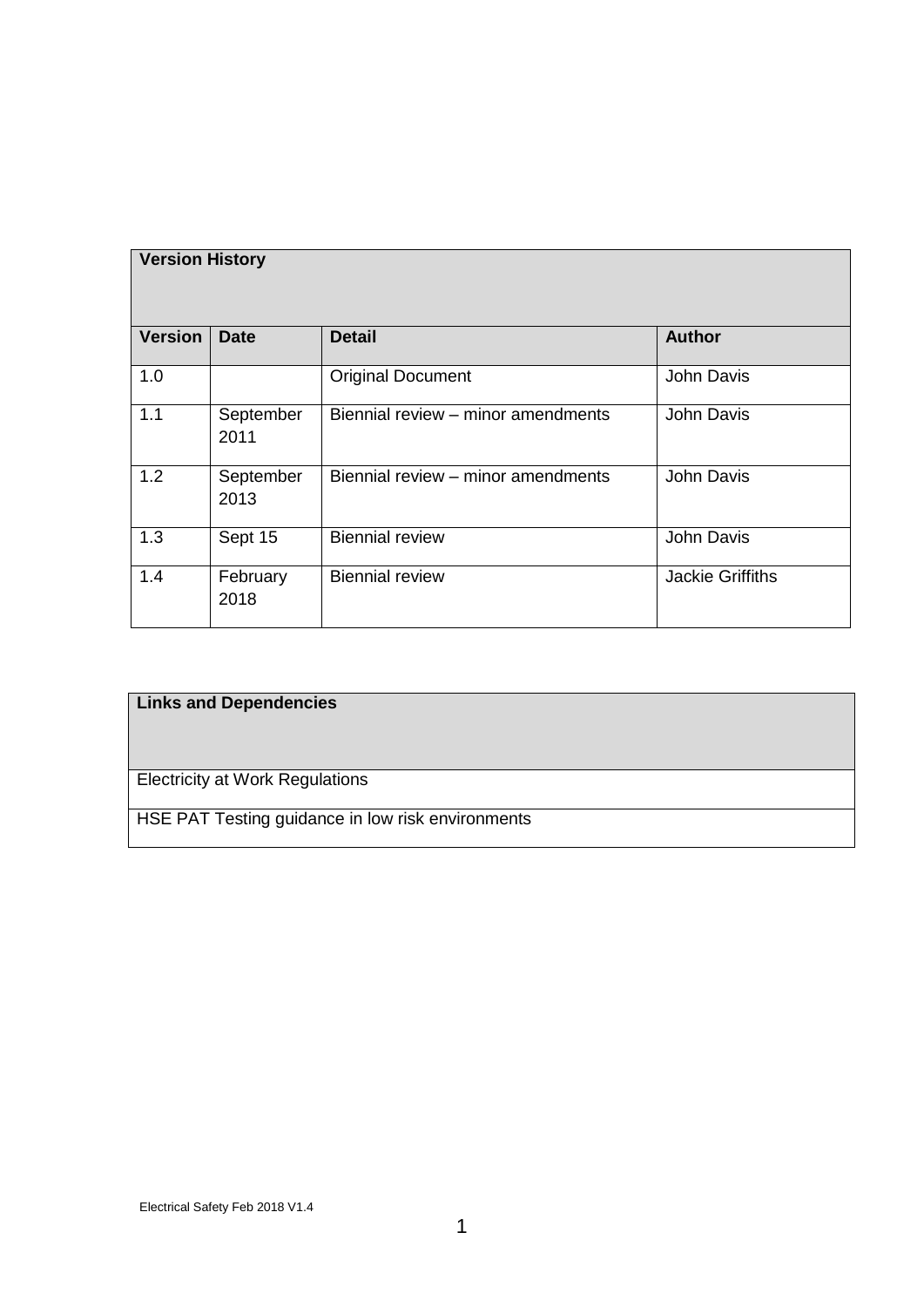## **1. Introduction**

The aim of the Electricity at Work Regulations is to ensure that precautions are taken against the risk of death or personal injury from electricity involving work activities.

This legislation imposes duties on the Council and its employees and applies to all electrical systems and equipment to ensure that a high standard of electrical safety is achieved.

## **2. Policy Statement**

The Council will undertake to reduce to the lowest level reasonably practicable the risk to health and safety of its employees and members of the public from electrical hazards by implementing the following measures:-

- ensuring that all electrical systems and equipment are of sound construction and well maintained.
- ensuring that regular tests/inspections are carried out on all electrical systems and equipment.
- recording all test/inspections on an appropriate form and keep this information for the life of the system/equipment.
- ensuring that any electrical equipment that may be exposed to adverse conditions (eg mechanical damage, weather, temperature etc) is suitably designed to prevent any dangers arising from its use.
- providing protection against power surges or overloading whenever electrical systems or equipment are being used.
- ensuring that no work is carried out on any electrical system or equipment unless it is safe to do so.
- providing adequate information, instructions and training to all employees who work on, use, or supervise electrical systems or equipment.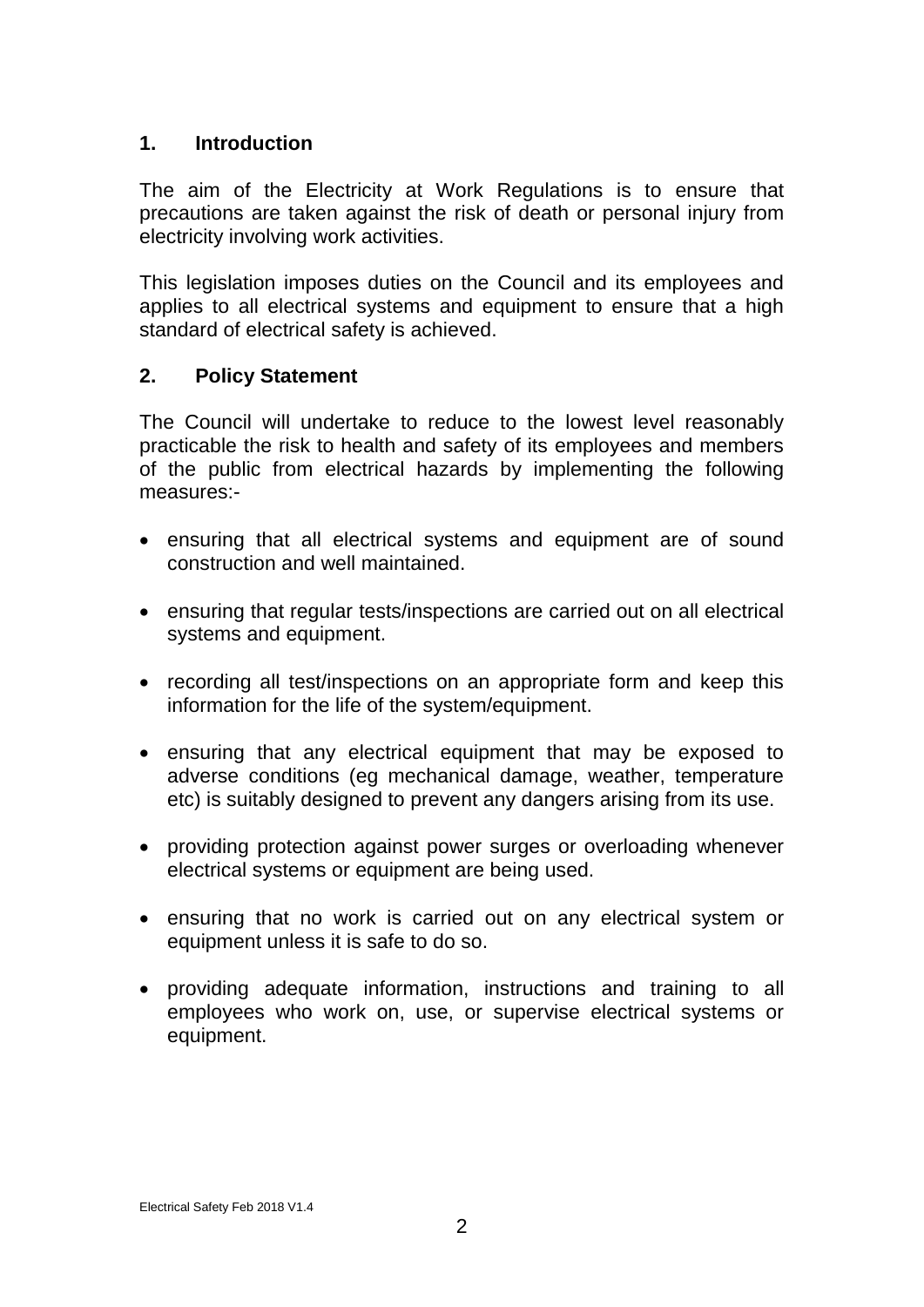# **3. Managers' Guidelines**

# **Responsibilities under the Regulations**

The Electricity at Work Regulations apply to all areas within the Council which are connected to a power supply. There are no voltage or power limits set within the Regulations; the basis for inclusion is the potential to cause danger from the use of the equipment.

In order to ensure that all electrical installations/equipment meet the requirements of the legislation a system of recording, testing and maintenance should be established.

The Regulations do not lay down specific time intervals but guidelines are provided below.

# **Installation testing**

An electrical installation is the term used to define the "hard wired" system within a building up to the power socket.

The **recommended** inspection and testing periods are outlined below:

- One year for areas deemed 'high risk'.
- Three years for temporary buildings.
- Five years for other installations.

For further advice please contact Property Division, Commissioning, Communities and Policy Department.

#### **Portable electrical equipment recording and testing**

Portable electrical equipment is defined as any item of electrical equipment which is connected to the power supply by flexible leads, plugs and socket.

At each establishment a register of all electrical equipment should be compiled and kept up to date.

Each piece of electrical equipment should be marked with its own identification number and registered on the portable electrical equipment record form. This information should be kept for the life of the equipment at the establishment where it is in use.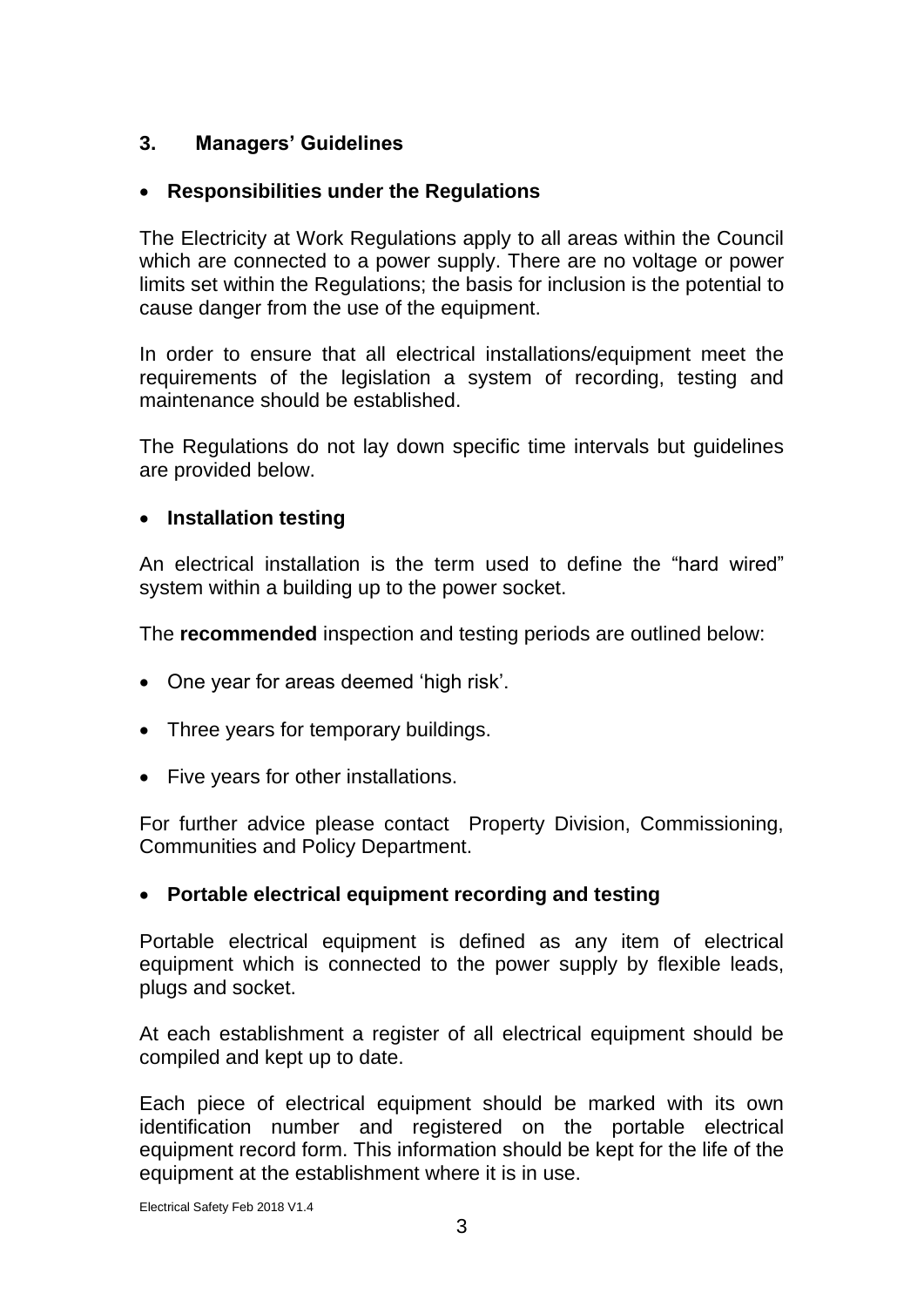A visual inspection should be carried out at regular intervals by a 'competent' person i.e. someone with suitable experience and knowledge.

Portable apparatus testing should be undertaken by a 'competent' person with special electrical equipment and would normally be a qualified electrician. Once the test has been carried out a 'test date' label should be attached to the equipment and the test logged on an equipment record inventory sheet.

If at any time during the visual or electrical test a defect is found it should be taken out of use until it has been rectified.

A risk assessment based on the findings of the visual inspection and electrical testing should be undertaken and where justified visual inspections/electrical testing intervals may be shortened or lengthened as appropriate. (See departmental guidance)

## **Untested/new equipment**

Once the inspection and testing system has been established any equipment untested should not be used.

All **new** equipment bought by the Council should be immediately logged onto the inventory and given an identification number. A visual inspection should be carried out to ensure it is in good condition before use.

# **Personal equipment**

Equipment owned by individuals, e.g. kettles, radios etc., must be logged and tested as if owned by the Council, or removed from the premises.

# **4. Employee Guidelines**

You should co-operate with management to enable them to carry out their duties under these Regulations and also comply with any provisions which relate to work activities within your control.

Wherever possible you should try to avoid bringing electrical items from home to use at work. If you do so, then they must be treated as if owned by the Council, logged and tested at specified intervals.